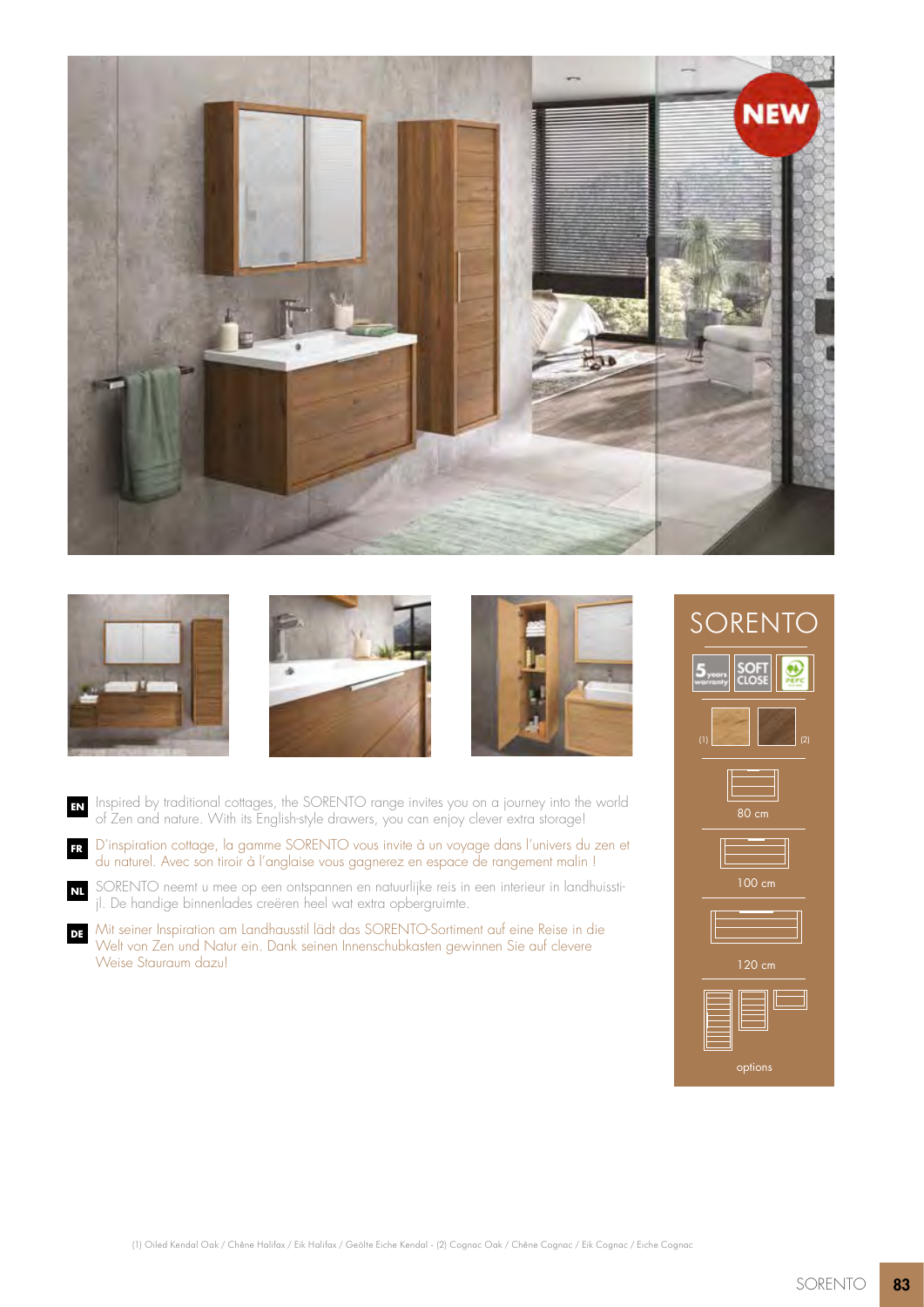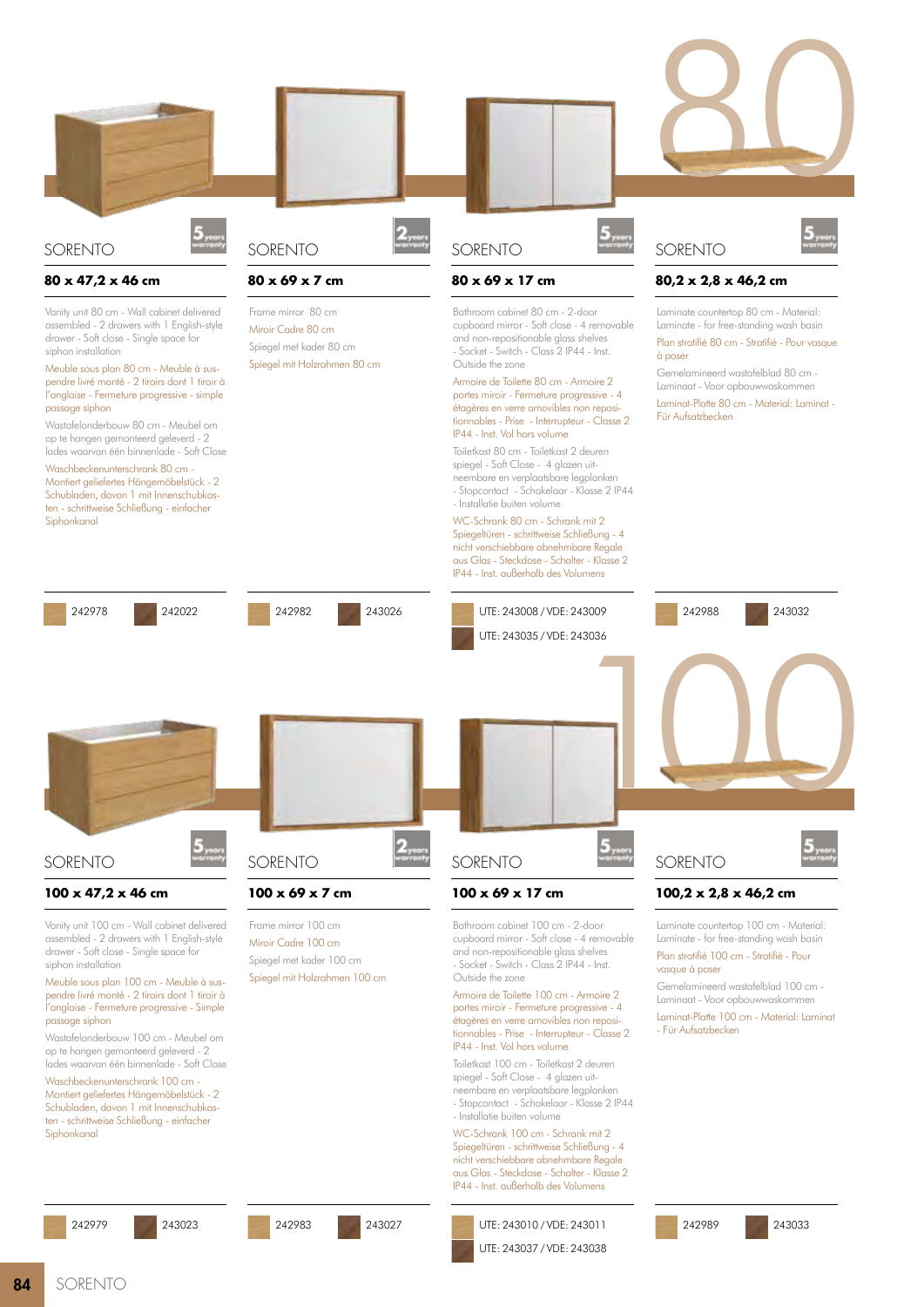

## SORENTO

#### **120 x 47,2 x 46 cm**

Vanity unit 120 cm 1 V - Wall cabinet delivered assembled - 2 drawers with 1 English-style drawer - Soft close - Single space for siphon installation

#### Meuble sous plan 120 cm 1 V - Meuble à suspendre livré monté - 2 tiroirs dont 1 tiroir à l'anglaise - Fermeture progressive - Simple passage siphon centré

Wastafelonderbouw 120 cm - Meubel om op te hangen gemonteerd geleverd - 2 lades waarvan één binnenlade - Soft Close

Waschbeckenunterschrank 120 cm 1 V - Montiert geliefertes Hängemöbelstück - 2 Schubladen, davon 1 mit Innenschubkasten - schrittweise Schließung - zentrierter einfacher Siphonkanal

# SORENTO

#### **120 x 47,2 x 46 cm**

Vanity unit 120 cm 2V - Wall cabinet delivered assembled - 2 drawers with one English-style drawer - Soft Close - Double space for siphon installation

#### Meuble sous plan 120 cm 2V - Meuble à suspendre livré monté - 2 tiroirs dont 1 tiroir à l'anglaise - Fermeture progressive - Double passage siphon

Wastafelonderbouw 120 cm - Meubel om op te hangen gemonteerd geleverd - 2 lades waarvan één binnenlade - Soft Close

Waschbeckenunterschrank 120 cm 2V - Montiert geliefertes Hängemöbelstück - 2 Schubladen, davon 1 mit Innenschubkasten - schrittweise Schließung - doppelter Siphonkanal





120

## **120 x 69 x 7 cm**

Frame mirror 120 cm Miroir Cadre 120 cm Spiegel met kader 120 cm Spiegel mit Holzrahmen 120 cm



WC-Schrank 120 cm - Schrank mit 2 Spiegeltüren - schrittweise Schließung - 4 nicht verschiebbare abnehmbare Regale aus Glas - Steckdose - Schalter - Klasse 2 IP44 - Inst. außerhalb des Volumens

UTE: 243012 / VDE: 243013 UTE: 243039 / VDE: 243040 242990 243034